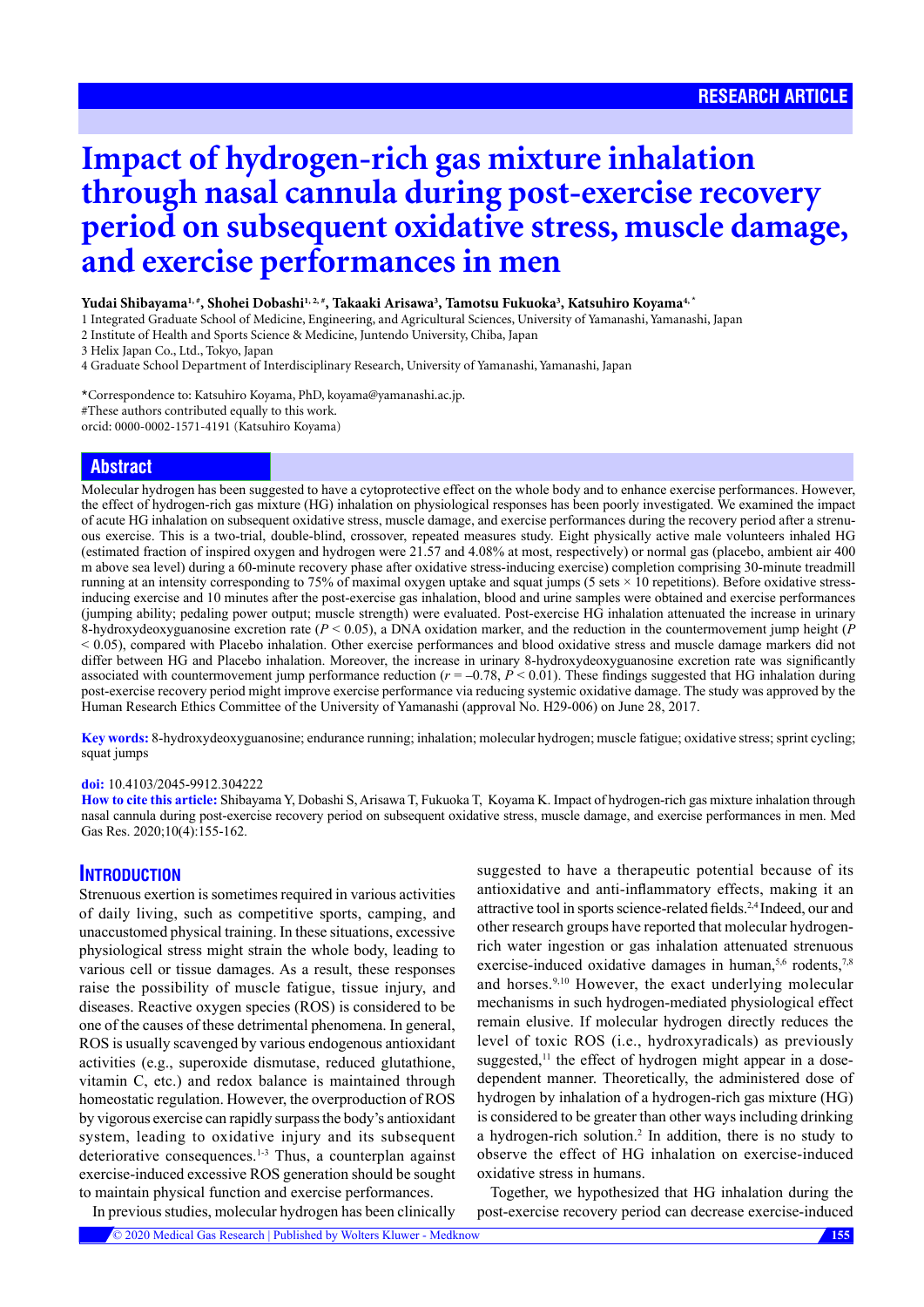**w.medgasres.com** 

oxidative stress and its related muscle damage in humans. Consequently, exercise performances after HG inhalation might be greater than those of normal gas (ambient air). In this study, we therefore examined the effect of 60-minute HG inhalation after intense exercise on subsequent oxidative stress, muscle damage, and exercise performance in healthy young males.

## **PARTICIPANTS AND METHODS Participants**

Eight healthy males who were able to perform high-intensity cycling exercise were recruited in the present study (**Table 1**). The participants did not have any history of cardiovascular or respiratory diseases. After receiving a detailed explanation of the experimental procedure, each participant singed an informed consent form. All experimental procedures were approved by the Human Research Ethics Committee of the University of Yamanashi (approval No. H29-006) on June 28, 2017, and were performed in accordance with the guidelines on the *Declaration of Helsinki*. This study followed the CONsolidated Standards Of Reporting Trials (CONSORT) statement.

|                   | Table 1: Physiological characteristics in the eight healthy |  |  |
|-------------------|-------------------------------------------------------------|--|--|
| male participants |                                                             |  |  |

| <b>Variables</b>                    | Data            |
|-------------------------------------|-----------------|
| Age $(yr)$                          | $20.9 \pm 0.3$  |
| Height (cm)                         | $171.8 \pm 1.6$ |
| Weight (kg)                         | $61.6 \pm 1.5$  |
| VO <sub>2</sub> max (mL/kg per min) | 53.7 $\pm$ 2.9  |
| $v75\%VO$ , max (km/h)              | $12.7 \pm 0.5$  |

Note: Values are mean ± standard error. v75%VO<sub>2</sub>max: Treadmill speed corresponding to 75% of VO $_2$ max; VO $_2$ max: maximal oxygen uptake.

## **Study design**

In order to examine whether HG inhalation during postexercise recovery period had a significant effect on subsequent oxidative stress, muscle damage, and exercise performances, a double-blind, crossover, repeated measures design was adopted in this study (**Figure 1**). Considering the order effect, the participants were randomly allocated into two groups through the permuted block method. In the first trial, one group  $(n = 4)$ was assigned to the HG intervention; the other group  $(n = 4)$ was assigned to the normal gas (placebo) intervention. After more than a week, the participants of both groups performed the respective conditions of the second trial. The participants were instructed not to take antioxidant supplements and alcohol, not to perform strenuous exercise, and not to receive any specific recovery treatments 48 hours before the exercise test.

### **Preliminary experiment for aerobic capacity test**

At first, all participants performed incremental running test to determine their maximal oxygen uptake and running speed in preliminary trials. They ran on a treadmill (T7000; Johnson, Co., Ltd., Tokyo, Japan) in the multiple-stage incremental exercise test composed of a 4-minute constant speed with 1-minute rest between stages. In each rest intervals, their fingertip blood samples were undertaken and blood lactate



concentrations were determined using a lactate analyzer (Lactate Pro 2; Arkray, Tokyo, Japan). The 4-minute running stages started from 10 km/h and increased by 1 km/h per stage until blood lactate concentration exceeded 4 mM (onset of blood lactate accumulation). After a 5-minute rest period after onset of blood lactate accumulation was obtained, they ran again for 3 minutes at onset of blood lactate accumulation speed without treadmill inclination. Thereafter, the angle of inclination was increased by 1% every minute until subjects reached volitional exhaustion. The criteria for exhaustion were as follows: (1) oxygen uptake reached plateau, (2) respiratory exchange ratio exceeded 1.2, and (3) heart rate was increased to 90% of the age-predicted maximum value  $(220 -$  participant's age).<sup>12</sup> When participants met at least two of the aforementioned criteria, the aerobic capacity test was terminated. Respiratory gas was measured through breath-by-breath method using an automatic gas analyzer (AE-300S; Minato Medical Science Co., Ltd., Osaka, Japan).

#### **Experimental procedure**

The overview of the experimental procedure is illustrated in **Figure 2**. The participants entered our laboratory after an overnight fast, other than the ingestion of tap water to eliminate the potential influence of diet on the physiological responses. Prior to the start of the exercise performance test  $(1<sup>st</sup> P-test)$  on the experimental day (Pre), blood and urine samples were collected. Then participants completed the 1<sup>st</sup> P-test consisting of countermovement jump, maximum voluntary isometric contraction (MVIC) of knee extensors, and 10-second and 30-second sprint cycling tests, as baseline values. Ten minutes after 1<sup>st</sup> P-test, subjects performed an oxidative stress-inducing exercise (OSE) protocol composed of 30-minute treadmill running (at 75% of the participant's predetermined maximal oxygen uptake) and squat jump (5 sets at 10 repetitions, with a 10-second rest interval between sets). The adopted OSE protocol was based on previous studies,5,13,14 in which moderate running and eccentric jumping exercise increased oxidative damage. Over a 1-hour recovery period after OSE, participants sat on a comfortable chair and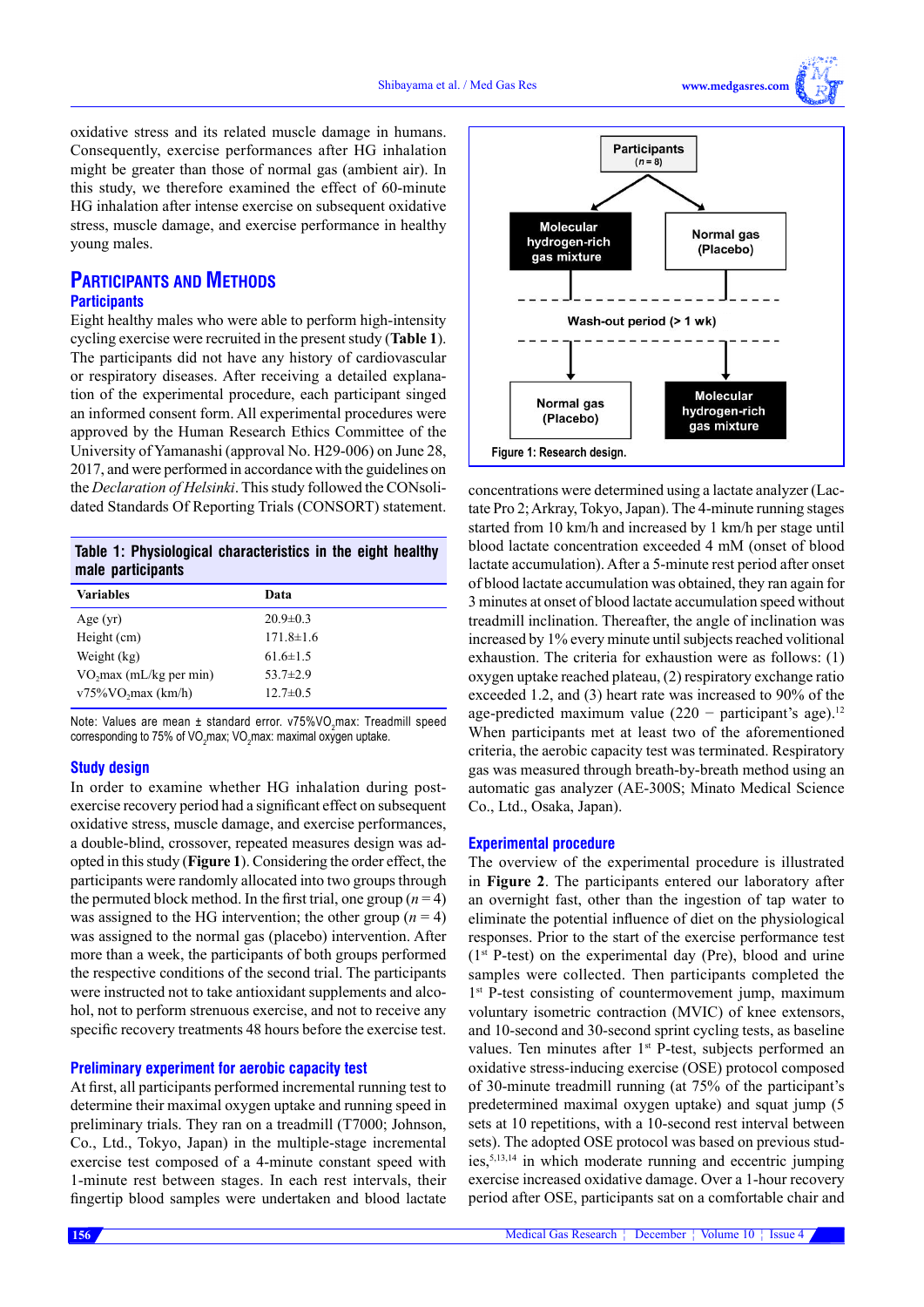

**Figure 2: Overview of the experimental procedure.**

Note: B.W.: Body weight; HG: molecular hydrogen-rich gas mixture; MVIC: maximal voluntary isometric contraction; Placebo: normal gas; P-test: exercise performance test; rep.: repetitions; VO $_2$ max: maximal oxygen uptake.

continued to inhale Placebo or HG through a nasal cannula connected to gas generators. After the recovery period (Post), blood and urine samples were collected again, and participants subsequently (10 minutes after recovery period) underwent the 2nd P-test. The room temperature of the laboratory where all experiments were conducted was maintained at  $24 \pm 1$ <sup>o</sup>C throughout the present study.

## **Table 2: Experimental gas composition**

|                                   | Placebo | НG     |
|-----------------------------------|---------|--------|
| Oxygen $(\% )$                    | 20.9    | 32.0   |
| Hydrogen $(\% )$                  | 0.00005 | 68.0   |
| Nitrogen + carbon dioxide $(\% )$ | 78.03   | 0.0001 |

Note: HG: molecular hydrogen-rich gas mixture; Placebo: normal gas.

**Experimental gas**

We prepared HG by using a hydrogen gas generator Hycellvator ET100 (Helix Japan, Co., Ltd., Tokyo, Japan). The product specification was previously described.<sup>15</sup> This apparatus can generate 30.0 mL/s gas mixture, consisting of 68.0% hydrogen (hydrogen purity, 99.99%) and 32.0% of oxygen analyzed by gas chromatography (Kureha Analyze Centre Co., Ltd., Fukushima, Japan; **Table 2**). All these gases were supplied through a nasal cannula connected to the gas generators. Although we could not measure directly the hydrogen and oxygen concentrations in the inspired gas due to the technical limitations, we could mathematically estimate it. Judging from the assumption that spontaneously breathing healthy young male typically shows an average inspiratory flow rate of 500 mL/s at rest, the hydrogen concentration in the inspired gas must have been around 4.08% at most. In other words, since the inspiratory flow rate far exceeded the flow rate of gas  $(30.0 \text{ mL/s})$  coming from the nasal cannula, ambient air entrained, which diluted the concentration of inspired hydrogen. Similarly, the oxygen from the nasal cannula was considered to be extremely minor, and inspired oxygen concentration must have reached no more than approximately 21.57% at most. We have also utilized another gas generator that has the same outer shape as the Hycellvator ET100 to produce Placebo (30.0 mL/s, ambient air 400 m above sea level) consisting of 0.00005% of hydrogen and 20.9% of oxygen.

## **Oxidative stress and muscle damage markers**

We analyzed serum diacron-reactive oxygen metabolites (d-ROMs) and biological antioxidant potential (BAP) as one of the blood oxidative stress markers.6,9,10,16 The principle of this method was previously described.10 We calculated the serum BAP to d-ROM ratio (BAP/d-ROMs) as the values of total antioxidant potential.6,9,16 We also evaluated 8-hydroxydeoxyguanosine (8-OHdG), which is an oxidized DNA nucleotide and cellular oxidative stress biomarker generally excreted in the urine.<sup>5,16</sup> The urinary 8-OHdG excretion rate was measured by enzyme-linked immunosorbent assay and standardized by urine flow rate at a laboratory (Nikken Seil Co., Ltd., Shizuoka, Japan).

Serum creatine kinase and lactate dehydrogenase activities and number of white blood cells were assessed as muscle damage and damage-related inflammation markers<sup>17-19</sup> at a clinical laboratory (Kofu Medical Association, Medical Technology Center, Kofu, Japan). These markers were assayed by enzymatic method, Japan Society of Clinical Chemistry standardized method and flow cytometry respectively.

### **Exercise performances**

To evaluate exercise performances, two-time P-tests were carried out, before OSE (1<sup>st</sup> P-test, Pre) and after a 1-hour recovery period after OSE (2nd P-test, Post).

The jumping ability was evaluated as the height of countermovement jump using a digital jump tester (T.K.K. 3406 Jump MD; Takei Scientific Instruments, Co., Ltd., Niigata, Japan).<sup>20</sup> We used the averaged data of the three repeated measurements. Quadriceps muscle strengths in both sides were assessed by 3-second MVIC of knee extensors using a handheld dynamometer (m-Tas F-1, Anima Co., Ltd., Tokyo, Japan).<sup>21</sup> Participants were instructed to hold a sitting position with 90-degree hip and knee joint angles and a force sensor was placed on the anterior surface of the lower leg 10 cm above the malleolus. The MVIC value was determined as the average of six measurements (both sides [left and right]  $\times$  3 repeated measurements).

The cycling performance was evaluated by 10-second and 30-second maximal pedaling using an electromagnetically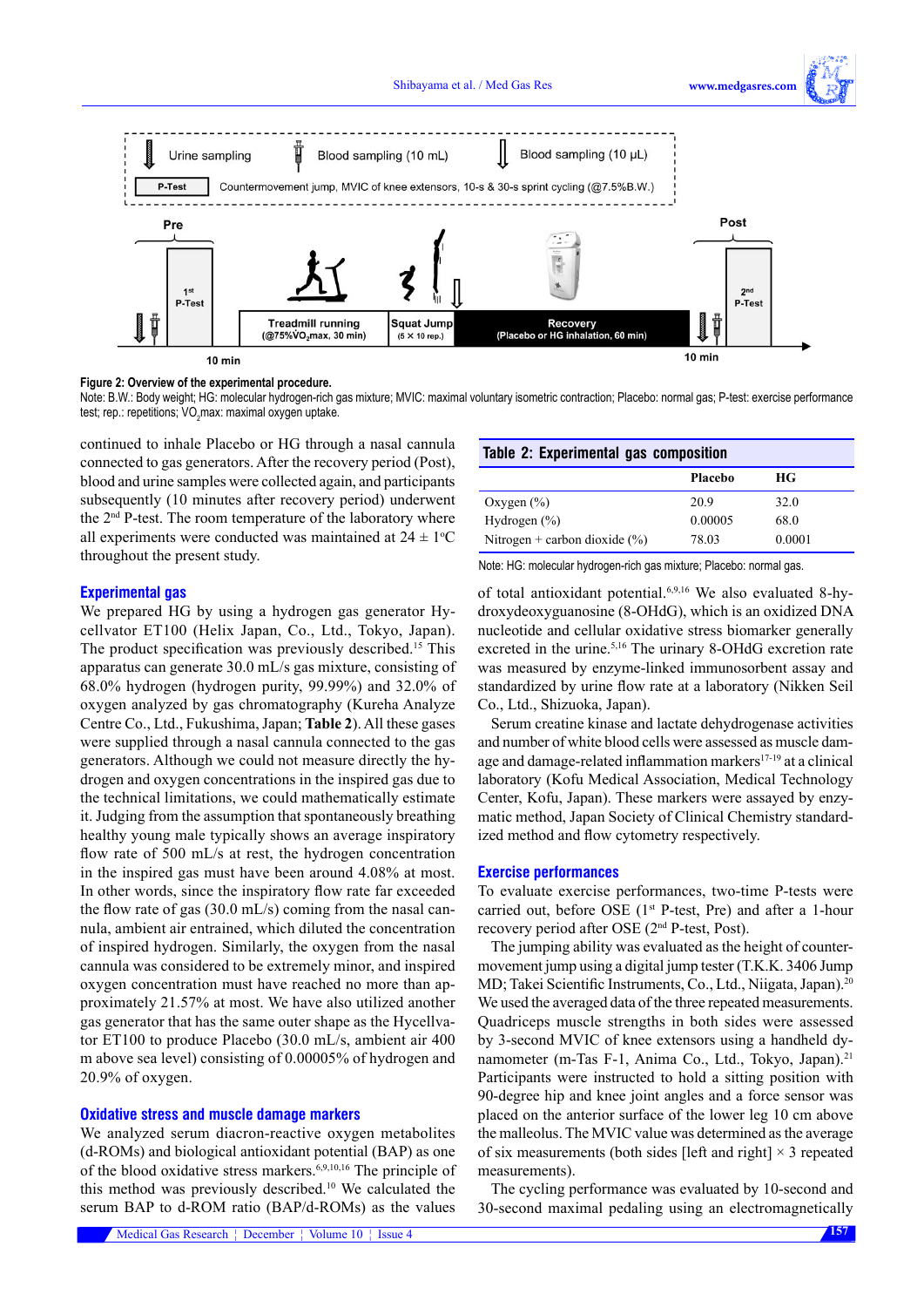braked cycle ergometer (Powermax V, Combi, Tokyo, Japan).<sup>22</sup> The applied load was equivalent to 7.5% of the participants' body weight in both sprint cycling tests. Power output during maximal pedaling was recorded and its mean and peak values were evaluated.

#### **Statistical analysis**

All data were expressed as mean  $\pm$  standard error. For all data, the change ratio after gas inhalation (Post) relative to the baseline (Pre) value was indicated as well as their absolute values. Two-way repeated measures analysis of variance was performed for the main effects (gas and time) and the interaction (gas  $\times$  time). If the analysis of variance confirmed significant interaction of gas and time, paired *t*-test was performed to compare between the two trials within the same time point and between time points within the same trial. For comparison of the relative changes in each variable after gas inhalation (Post) from baseline (Pre) between the two conditions, paired *t*-test was utilized. We performed all statistical analysis using R ver. 3.5.3. A value of *P* < 0.05 was considered statistically significant.

## **RESULTS**

#### **Physiological responses against OSE**

Blood lactate concentrations after OSE were not significantly

different between placebo and HG trials (placebo,  $10.6 \pm 1.2$ ) mM; HG, 10.9 ± 0.8 mM; *t* = 0.34, *P* = 0.74). This result indicates that OSE stimulus itself might be equal between placebo and HG trials.

## **Reponses in oxidative stress and muscle damage markers of eight healthy males**

In serum d-ROMs, BAP, and BAP/d-ROMs, no significant interaction and main effects of gas and time were observed, respectively (**Table 3**). In contrast, a significant main effect of time was detected in urinary 8-OHdG excretion rate, but no significant differences were observed between placebo and HG inhalation within the same time point (**Table 3**). The relative changes of these oxidative stress responses at Post from Pre (baseline) are shown in **Figure 3**. There were no significant differences in serum d-ROMs, BAP, and BAP/d-ROMs (**Figure 3A**–**C**), whereas the change ratio of the urinary 8-OHdG excretion rate was significantly lower in HG than placebo inhalation ( $t = 2.45$ ,  $P < 0.05$ ; **Figure 3D**).

All parameters indicating muscle damage and related inflammations (i.e., serum creatine kinase and lactate dehydrogenase activities and the number of white blood cells) were significantly increased at Post compared with Pre (all *P* < 0.01), whereas no significant differences with respect to these

## **Table 3: Oxidative stress and muscle damage responses of eight healthy males at Pre- and Post-exercise performance test**

|                                                                    |                    |                     | Two-way analysis of variance |      |          |
|--------------------------------------------------------------------|--------------------|---------------------|------------------------------|------|----------|
|                                                                    | Pre-test           | Post-test           | $Gas \times Time$            | Gas  | Time     |
| <b>Oxidative stress parameters</b>                                 |                    |                     |                              |      |          |
| Serum d-ROMs (Caratelli unit)                                      |                    |                     | n.s.                         | n.s. | n.s.     |
| Placebo                                                            | $187.4 \pm 11.3$   | $196.8 \pm 12.1$    |                              |      |          |
| <b>HG</b>                                                          | $187.5 \pm 14.9$   | $196.4 \pm 13.4$    |                              |      |          |
| Serum BAP $(\mu M)$                                                |                    |                     | n.s.                         | n.s. | n.s.     |
| Placebo                                                            | $2177.8 \pm 173.1$ | 2164.9±177.7        |                              |      |          |
| <b>HG</b>                                                          | $2123.8 \pm 105.1$ | 2229.6±185.3        |                              |      |          |
| Serum BAP/d-ROMs (A.U.)                                            |                    |                     | n.s.                         | n.s. | n.s.     |
| Placebo                                                            | $12.0 \pm 1.2$     | $11.4 \pm 1.3$      |                              |      |          |
| <b>HG</b>                                                          | $12.1 \pm 1.2$     | $12.3 \pm 1.8$      |                              |      |          |
| Urinary 8-hydroxydeoxyguanosine excretion rate<br>(ng/kg per hour) |                    |                     | n.s.                         | n.s. | P < 0.01 |
| Placebo                                                            | $4.0 \pm 1.0$      | $18.9 \pm 2.3$      |                              |      |          |
| HG                                                                 | $7.7 \pm 1.6$      | $22.8 \pm 2.0$      |                              |      |          |
| <b>Muscle damage parameters</b>                                    |                    |                     |                              |      |          |
| Serum creatine kinas activity (U/L)                                |                    |                     | n.s.                         | n.s. | P < 0.01 |
| Placebo                                                            | $125.1 \pm 4.8$    | $196.3 \pm 34.9$    |                              |      |          |
| <b>HG</b>                                                          | $117.0 \pm 5.2$    | $216.0 \pm 18.0$    |                              |      |          |
| Serum lactate dehydrogenase activity (U/L)                         |                    |                     | n.s.                         | n.s. | P < 0.01 |
| Placebo                                                            | $186.9 \pm 10.7$   | $215.1 \pm 11.1$    |                              |      |          |
| <b>HG</b>                                                          | $183.4 \pm 8.8$    | $221.0 \pm 11.9$    |                              |      |          |
| Number of white blood cells (cells/mL)                             |                    |                     | n.s.                         | n.s. | P < 0.01 |
| Placebo                                                            | $6002.5 \pm 697.5$ | $8737.5 \pm 1172.1$ |                              |      |          |
| HG                                                                 | 5665.0±525.5       | 7536.3±643.2        |                              |      |          |

Note: Values are mean ± standard error, and were analyzed by two-way repeated measures analysis of variance. A.U.: Arbitrary unit; BAP: biological antioxidant potential; BAP/d-ROMs: systemic total antioxidant capacity; d-ROMs: diacron reactive oxygen metabolites; HG: molecular hydrogen-rich gas mixture; n.s.: not significant; Placebo: normal gas; Post: before 2<sup>nd</sup> P-test; Pre: before 1<sup>st</sup> exercise performance test (P-test).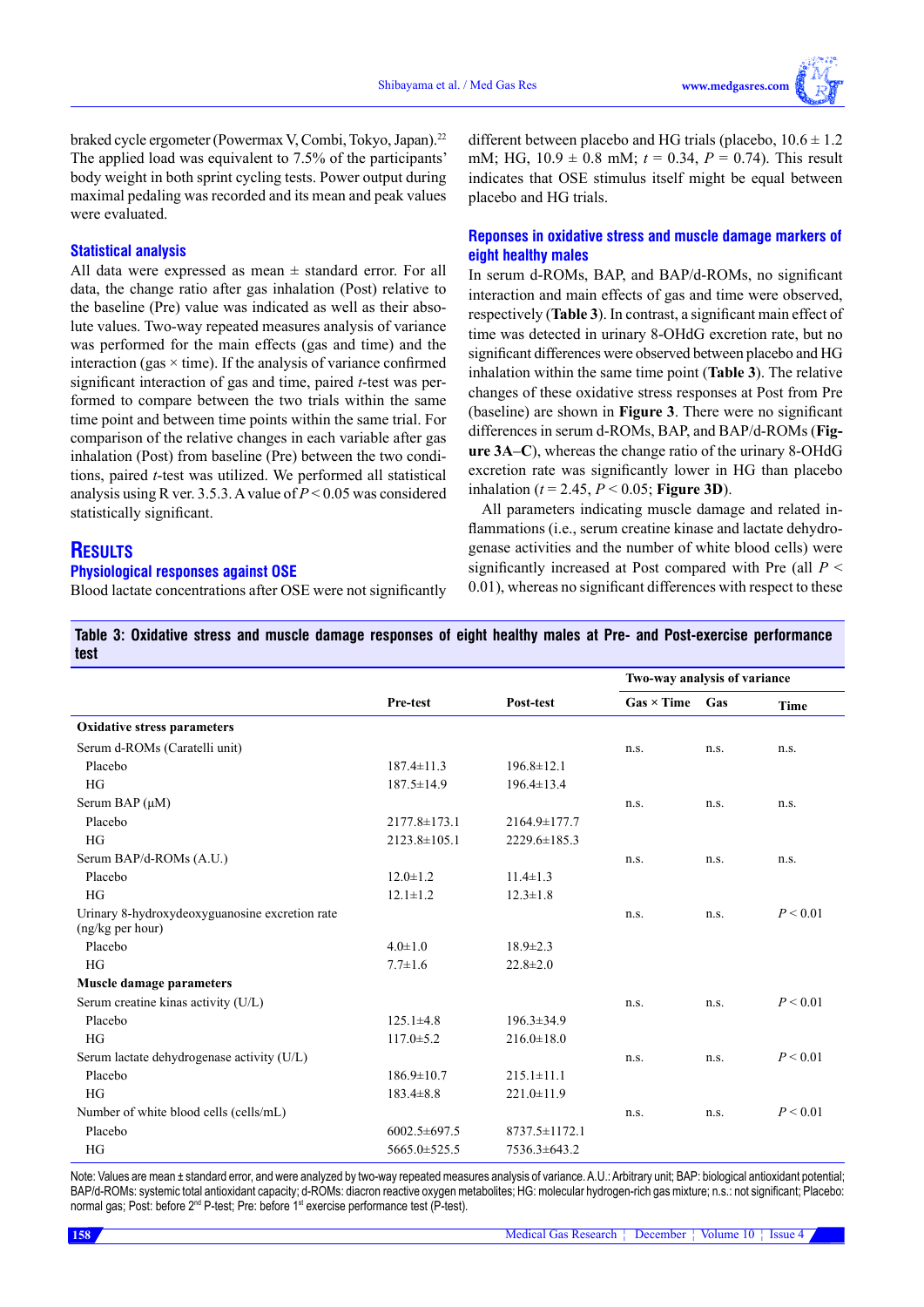

**Figure 3: The relative changes in oxidative stress biomarkers from baseline values of 8 healthy males.** Note: (A–D) Serum d-ROMs, serum BAP, serum BAP/d-ROMs, and urinary 8-OHdG excretion rate. Values are expressed as mean ± standard error. \*P < 0.05 (paired *t*-test). 8-OHdG: 8-Hydroxydeoxyguanosine; BAP: biological antioxidant potential; d-ROMs: diacron-reactive oxygen metabolites; HG: molecular hydrogen-rich gas mixture; n.s.: not significant; Placebo: normal gas.



**Figure 4: The relative changes in blood muscle damage biomarkers from baseline values of eight healthy males.** Note: (A–C) Serum CK activity, serum LDH activity, and number of white blood cell. Values are expressed as mean ± standard error, and were analyzed by paired *t*-test. CK: Creatine kinase; HG: molecular hydrogen-rich gas mixture; LDH: lactate dehydrogenase; n.s.: not significant; Placebo: normal gas.

variables between Placebo and HG inhalation were observed. Moreover, relative changes in these muscle damage markers did not differ between the two conditions (**Figure 4**).

#### **Exercise performances of eight healthy males**

The absolute values of exercise performances (i.e., height of countermovement jump, MVIC of knee extensors, and mean and peak power output during 10-second and 30-second sprint cycling) at Pre (1<sup>st</sup> P-test) and Post (2<sup>nd</sup> P-test) are shown in **Table 4**. A significant interaction of gas and time was detected with regard to the height of countermovement jump  $(F_{17} =$ 5.89,  $P < 0.05$ ,  $\eta_p^2 = 0.46$ ). Compared to Pre test, the height of countermovement jump at Post test was significantly decreased in placebo trial  $(P < 0.05)$ , but not in HG. Peak power output in 30-second sprint cycling was significantly decreased at Post test irrespective of the kind of inhaled gas, while the other cycling performances and MVIC of knee extensors showed no significant changes.

**Figure 5** shows the relative changes in the exercise performances from Pre to Post values. No significant differences in MVIC of knee extensors and all cycling performances were observed between two trials (**Figure 5B**–**F**), whereas the change ratio of the height of the countermovement jump was significantly higher in HG than placebo ( $t = 2.45$ ,  $P < 0.05$ , **Figure 5A**).

Additionally, we identified a significant correlation coefficient between the change ratio in urinary 8-OHdG excretion rate and that in height of countermovement jump, when data (2 conditions  $\times$  8 participants) were pooled ( $n = 16$ ,  $r = -0.78$ , *P* < 0.01; **Figure 6**).

## **DISCUSSION**

To the best of the author's knowledge, this is the first study to examine the effects of HG inhalation during the recovery period after OSE on oxidative stress, muscle damage, and exercise performances. A main finding of this study was that HG inhalation after intense exercise attenuated the increase in urinary 8-OHdG excretion rate and the reduction in the height of countermovement jump. Moreover, we also found that the increase in urinary 8-OHdG excretion rate was associated with the reduction in countermovement jump performance.

Urinary 8-OHdG excretion rate was increased by OSE irrespective of the kind of inhaled gas during the recovery phase. A previous research reported that an acute exhaustive exercise increased urinary 8-OHdG excretion rate 1 hour after exercise compared with baseline values by threefold.16 In this study, urinary 8-OHdG excretion rate approximately 1 hour after exercise was sevenfold greater than preexercise values in the placebo trial. That is, our OSE protocol must have been intense enough to increase oxidative damage. Contrary to urinary 8-OHdG excretion rate, serum d-ROMs, BAP, and BAP/d-ROMs did not differ between Pre and Post. Since previous studies demonstrated that molecular hydrogen significantly changed these variables, $6,9,10$  we also measured those in this study. Sugita et al.<sup>16</sup> demonstrated that exerciseinduced changes in the levels of d-ROMs and BAP returned to baseline values within 1 hour after exercise. In contrast, our recent results suggested that three consecutive days of intense exercise decreased BAP/d-ROMs even 16 hours after exercise.<sup>6</sup> Together, the time course changes in serum d-ROMs and BAP after exercise remain to be elucidated; therefore, future studies should examine them in more detail.

In our previous study, hydrogen saturated alkaline electrolyzed water attenuated a single bout of severe exercise-induced elevation in urinary 8-OHdG accumulation.<sup>5</sup> Similarly, a recent animal study demonstrated that acute strenuous exercise under exposure to hydrogen-rich gas reduced postexercise oxidative stress.<sup>8</sup> In accordance with these previous results, HG inhalation inhibited the increase of urinary 8-OHdG excretion rate compared with placebo. Moreover, although HG inhalation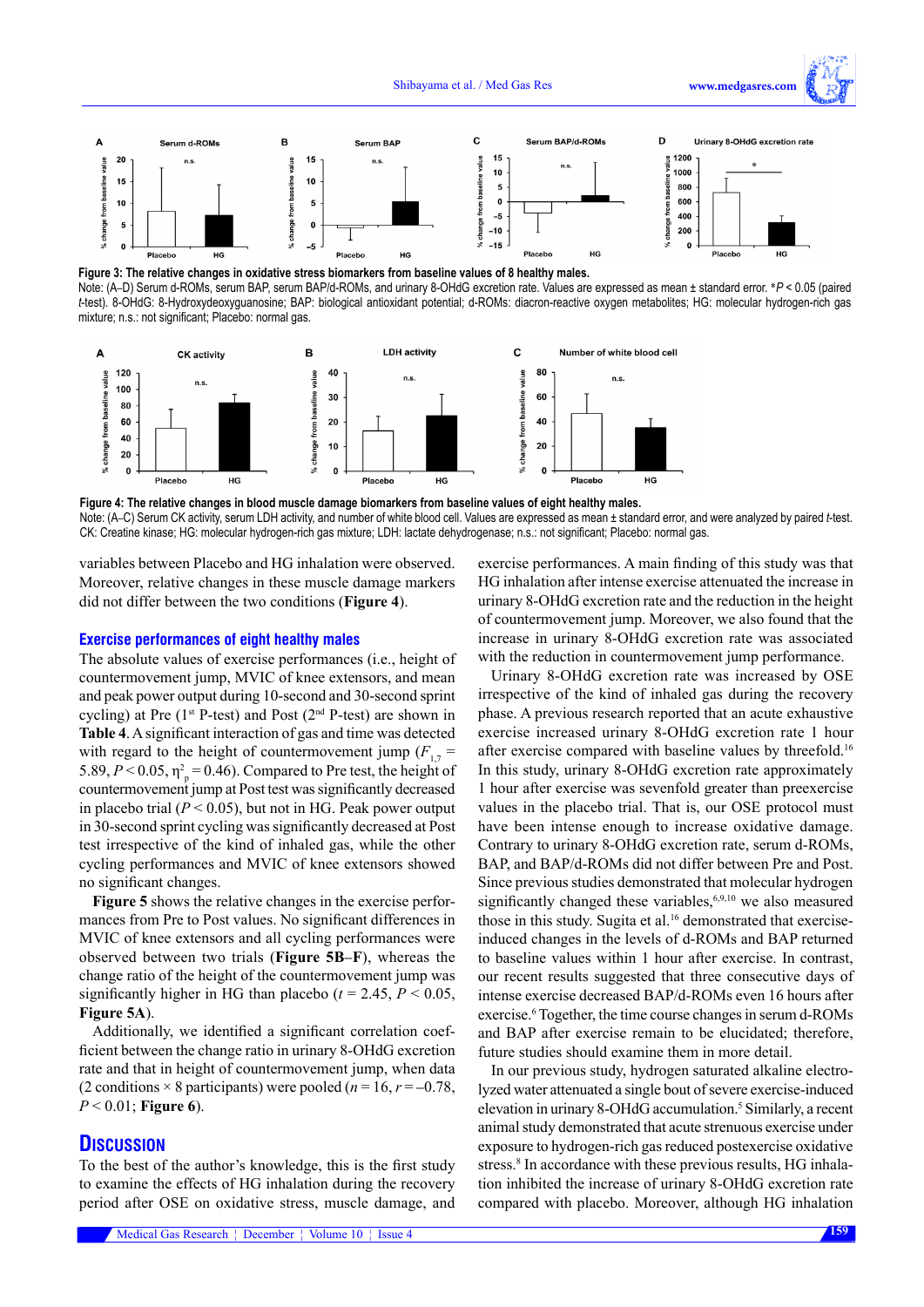## **Table 4: Pre- and Post-exercise performances of eight healthy males**

|                                                                     |                  |                  | Two-way analysis of variance |      |          |  |
|---------------------------------------------------------------------|------------------|------------------|------------------------------|------|----------|--|
|                                                                     | Pre              | Post             | $Gas \times Time$            | Gas  | Time     |  |
| Height of vertical jump (cm)                                        |                  |                  | P < 0.05                     |      |          |  |
| Placebo                                                             | $50.7 \pm 1.4$   | $47.5 \pm 1.7*$  |                              |      |          |  |
| <b>HG</b>                                                           | $49.9 \pm 1.5$   | $49.1 \pm 1.7$   |                              |      |          |  |
| Maximal voluntary isometric contraction for knee<br>extensors $(N)$ |                  |                  | n.S.                         | n.s. | n.s.     |  |
| Placebo                                                             | $268.3 \pm 22.6$ | $249.4 \pm 13.4$ |                              |      |          |  |
| HG                                                                  | $273.6 \pm 19.0$ | $256.1 \pm 14.5$ |                              |      |          |  |
| 10-s sprint cycling                                                 |                  |                  |                              |      |          |  |
| Mean power output (W)                                               |                  |                  | n.s.                         | n.s. | n.s.     |  |
| Placebo                                                             | $673.4 \pm 28.4$ | $663.1 \pm 36.9$ |                              |      |          |  |
| HG                                                                  | $672.0 \pm 29.0$ | $678.8 \pm 25.5$ |                              |      |          |  |
| Peak power output (W)                                               |                  |                  | n.s.                         | n.s. | n.s.     |  |
| Placebo                                                             | 732.6±29.7       | $719.7 \pm 36.9$ |                              |      |          |  |
| HG                                                                  | 727.7±30.0       | 736.9±27.2       |                              |      |          |  |
| 30-s sprint cycling                                                 |                  |                  |                              |      |          |  |
| Mean power output (W)                                               |                  |                  | n.S.                         | n.s. | n.s.     |  |
| Placebo                                                             | $574.1 \pm 21.5$ | $576.1 \pm 28.3$ |                              |      |          |  |
| HG                                                                  | 581.1±27.1       | $573.4 \pm 26.9$ |                              |      |          |  |
| Peak power output (W)                                               |                  |                  | n.s.                         | n.s. | P < 0.01 |  |
| Placebo                                                             | $712.2 \pm 30.7$ | $690.8 \pm 30.2$ |                              |      |          |  |
| HG                                                                  | 707.4±27.4       | $693.3 \pm 26.7$ |                              |      |          |  |

Note: Values are mean ± standard error, and were analyzed by two-way repeated measures analysis of variance. \**P* < 0.05, *vs*. Pre. HG: Molecular hydrogen-rich gas mixture; n.s.: not significant; Placebo: normal gas; Pre: before 1<sup>st</sup> exercise performance test (P-test); Post: before 2<sup>nd</sup> P-test.



#### **Figure 5: The relative changes in exercise performances from baseline values of eight healthy males.**

Note: (A) Height of countermovement jump; (B) MVIC of knee extensors; (C, D) mean and peak power output in 10-second sprint cycling; (E, F) mean and peak power output in 30-second sprint cycling. Values are expressed as mean ± standard error. \**P* < 0.05 (paired *t*-test). HG: Molecular hydrogen-rich gas mixture; MVIC: maximum voluntary isometric contraction; n.s.: not significant; Placebo: normal gas.



**Figure 6: The relationship between change ratio in urinary 8-OHdG excretion rate and change ratio in height of countermovement jump from baseline values.** 

Note: Plotted data represent all subjects (*n* = 8) in two trials (placebo and HG inhalation). 8-OHdG: 8-Hydroxydeoxyguanosine; HG: molecular hydrogen-rich gas mixture; n.s.: not significant; Placebo: normal gas.

adopted in the present study might have slightly increased fraction of oxygen in inspired gas, no evidences reported that normobaric hyperoxic gas inhalation changed oxidative damages.23-25 These findings suggested that the attenuation of urinary 8-OHdG increase by postexercise HG inhalation might be mainly due to the antioxidant potential of molecular hydrogen.

Surprisingly, reductions in countermovement jump performance by the OSE protocol were diminished after HG inhalation, which were significantly associated with the increase in urinary 8-OHdG excretion rate. Previous reviews demonstrated that excessive ROS generation inhibited muscle contraction, thereby impairing exercise performance.<sup>26,27</sup> Muscle damage and its related inflammatory responses also induce muscle fatigue,<sup>28</sup> while the changes in these markers (i.e., creatine kinase, lactate dehydrogenase, and number of white blood cells)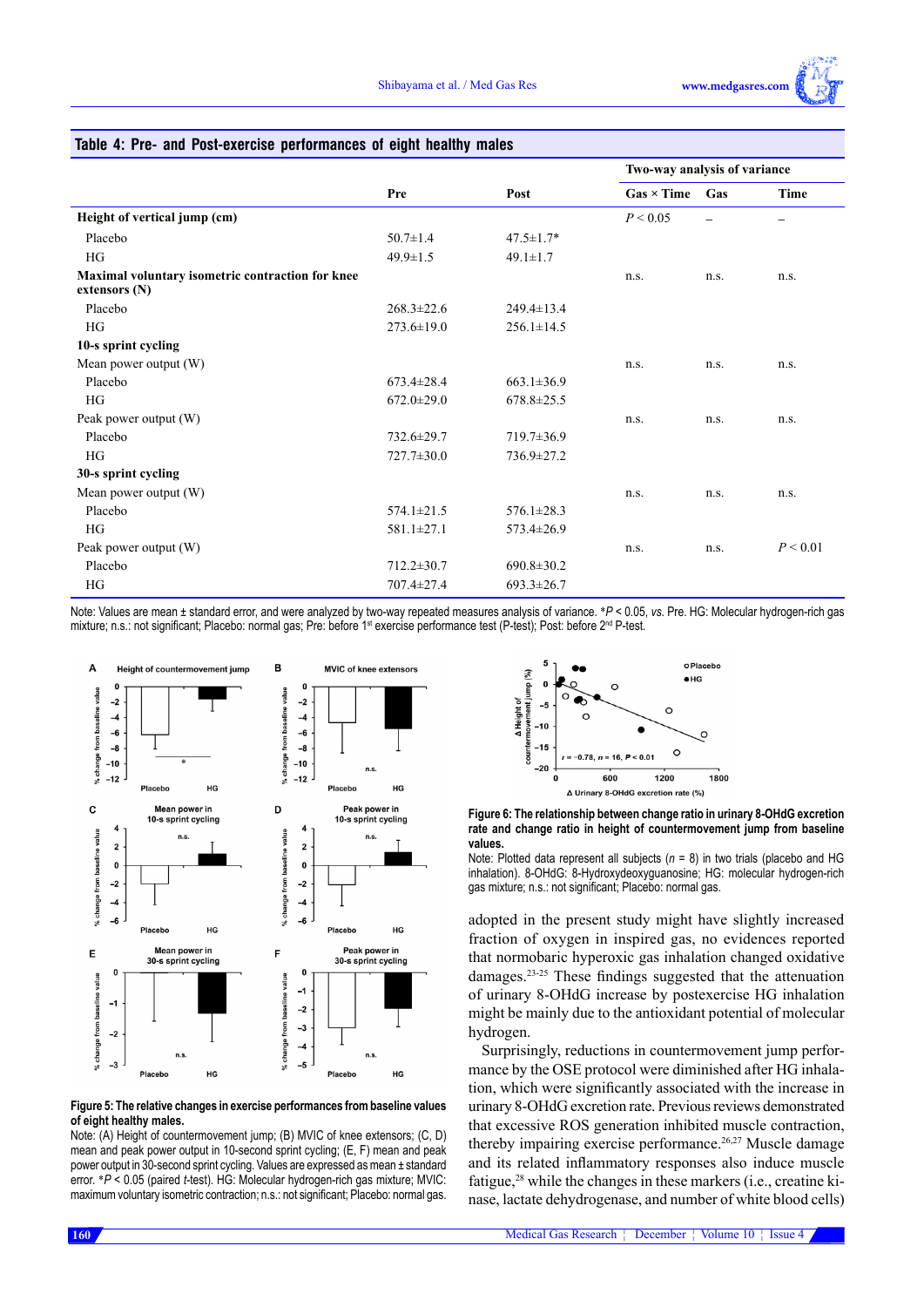were not different between Placebo and HG inhalation. These observations support the possibility that the improvement in countermovement jump performance after HG inhalation might be due to the reduction in oxidative damage.

However, a question remains on why HG inhalation attenuated fatigue just in the countermovement jump, but not MVIC of knee extensors and sprint cycling performances. Although we can only speculate, one possible explanation might be involved in the exercise mode of P-test. One previous study reported that excessive eccentric training increased various oxidative damages and decreased muscle strength, countermovement jump performance, and mean power in 10-second sprint cycling.<sup>29</sup> The authors also suggested that the reduction in countermovement jump performance was highly relevant to the changes in various oxidative stress biomarkers compared with muscle strength and cycling performance.<sup>29</sup> Moreover, the mode of countermovement jump was almost similar to the repetitive squat jump in OSE, so that countermovement jump performance was likely to be influenced by changes in oxidative damage compared with other performance indexes in P-test. Indeed, we examined the correlation analysis between cycling performance (i.e., mean and peak power in 10-second sprint cycling) and urinary 8-OHdG, and we found that the relationships between these exercise performances and the oxidative damage were marginally significant, respectively (mean power:  $r = -0.44$ ,  $P = 0.09$ ; peak power:  $r = -0.49$ , P  $= 0.06$ ). Collectively, the attenuation in 8-OHdG formations might be linked to the improvement in countermovement jump performance.

It is also suggested that hyperoxic gas inhalation during the post-exercise recovery period enhanced arterial oxygen saturation, which attenuated muscle fatigue via activating muscle cell activity and removing metabolic waste accumulation.30-32 However, theoretically, HG inhalation through a nasal cannula has been considered to have minor effects on the increased oxygen concentration in inspired gas as described in the "Participants and Methods" section. Therefore, the hypothesis that inhaled hyperoxic gas strongly contributes to the improvement of exercise performance in this study must be denied.

The present study has several limitations. First, the hydrogen gas generator utilized in this study (Hycellvator ET100) leads to a secondary, but inevitable production of oxygen. Even if the level of increase in oxygen concentration in inspired gas was minor, we could not completely distinguish the single and synergistic effect of molecular hydrogen and oxygen on the results. Second, we assessed the oxidative stress responses and exercise performances just once only after 60-minute HG inhalation. This sampling time referred preceding researches that utilize a 1-hour hyperbaric oxygen inhalation to investigate its physiological or ergogenic influence.<sup>30,33,34</sup> However, a previous animal study demonstrated that an exposure to HG during intense exercise significantly reduced inflammation or subsequent oxidative damages at a plurality of points of time during recovery.<sup>8</sup> Accordingly, the exercise performances and physiological responses to HG inhalation should be assessed at more time points in the future study. Finally, we recruited the generally small sample size (*n* = 8) of males. Although our

results clearly demonstrated significant differences and large effect size in changes of the urinary 8-OHdG excretion rate and countermovement jump performance, future studies are required with a large population, including a consideration of the difference in gender, age, training status and so on.

In conclusion, HG inhalation during post-exercise recovery period attenuated the reduction in subsequent exercise performance via reducing oxidative damage. HG inhalation might be useful as one of the rapid recovery strategies to maintain exercise performance in sports in which repetitive competitions are conducted within the same day, such as judo, track and field athletes, and so on. Furthermore, this type of recovery might be applied not only to athletes but also to various people who exercise for health promotion, in view of protecting their physical condition from exercise-induced excessive oxidative damages.

#### **Acknowledgements**

#### The authors thank all participants for their time and effort. **Author contributions**

TA, TF, and KK organized the study. YS, SD, and KK designed the experiments. TA and TF prepared the specific gas generator. YS performed the data collection. YS, SD, and KK interpreted and analyzed the data. SD prepared all figures and tables. YS, SD, and KK drafted the manuscript. All authors approved the final version of the manuscripts.

#### **Conflicts of interest**

Helix Japan, Co., Ltd. (Tokyo, Japan) provided funding for the study and provided the Hycellvator ET100 hydrogen gas generator. **Financial support**

#### None.

#### **Institutional review board statement**

This study was approved by the Human Research Ethics Committee of the University of Yamanashi (approval No. H29-006) on June 28, 2017.

#### **Declaration of participant consent**

The authors certify that they have obtained participants consent forms. In the form, participants have given their consent for their images and other clinical information to be reported in the journal. The participants understand that their names and initials will not be published. **Reporting statement**

The writing and editing of the manuscript were performed in accordance with the CONsolidated Standards Of Reporting Trials (CONSORT) Statement.

#### **Copyright license agreement**

The Copyright License Agreement has been signed by all authors before publication.

#### **Data sharing statement**

Datasets analyzed during the current study are available from the corresponding author on reasonable request.

#### **Plagiarism check**

Checked twice by iThenticate.

**Peer review**

#### Externally peer reviewed.

#### **Open access statement**

This is an open access journal, and articles are distributed under the terms of the Creative Commons Attribution-NonCommercial-ShareAlike 4.0 License, which allows others to remix, tweak, and build upon the work non-commercially, as long as appropriate credit is given and the new creations are licensed under the identical terms.

## **References**

- 1. Finkel T. Signal transduction by reactive oxygen species. *J Cell Biol.* 2011;194:7-15.
- 2. LeBaron TW, Laher I, Kura B, Slezak J. Hydrogen gas: from clinical medicine to an emerging ergogenic molecule for sports athletes (1). *Can J Physiol Pharmacol.* 2019;97:797-807.